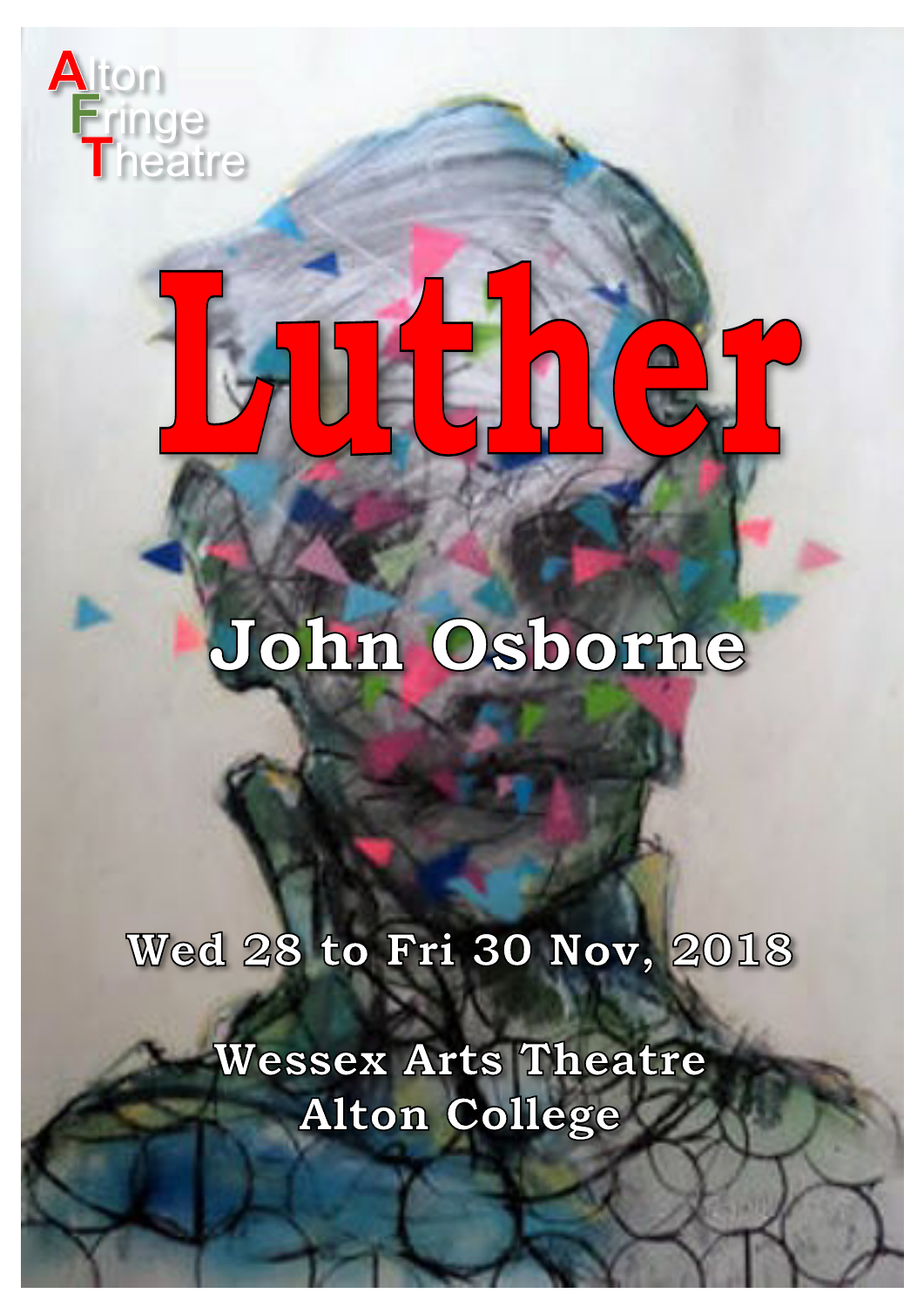## *Here I stand; God help me; I can do no more*

#### CAST

| Knight                  | Tim Guilding                              |
|-------------------------|-------------------------------------------|
| Martin Luther           | Louise Dilloway                           |
| Hans                    | Rod Sharp                                 |
| Lucas                   | Lesley Willis                             |
| Weinand                 | David Waltham-Hier                        |
| Tetzel                  | Joseph de Peyrecave                       |
| Staupitz                | Chris Chappell                            |
| Cajetan                 | Simon Brencher                            |
| Miltitz                 | Sarah Castle-Smith                        |
| Pope Leo X              | Mike Biddiss                              |
| Eck                     | Steve Dunne                               |
| Katherine               | Sarah Castle-Smith                        |
| Augustinians, peasants, | Ian Dussek, Simon Applegarth,             |
| and Tetzel supporters   | Alison de Ledesma, David Waltham-<br>Hier |

#### CHOIR

| Mike Orchard                                    |
|-------------------------------------------------|
| Nico Jackson, Sue Clegg                         |
| Lesley Howe, Fiona Harvey, Caroline<br>Robinson |
| Brian Hardy, James Willis                       |
| Oliver Howe, Mike Orchard                       |
|                                                 |

#### CREATIVE AND BACKSTAGE

| Director                                      | Steve Gerlach                                  |
|-----------------------------------------------|------------------------------------------------|
| Composer                                      | Mike Orchard                                   |
| Stage manager                                 | Lesley Willis                                  |
| Images, animations & sound effects Chris Lang |                                                |
| Lighting                                      | Mark Smith (Wessex Arts Theatre<br>Technician) |
| Props                                         | Simon Applegarth, James Willis                 |
| Book (rehearsals)                             | Penny Cushing, Catherine Gerlach               |
| Script editing                                | Steve Gerlach, Mike Biddiss                    |
| Design and typesetting                        | James Willis                                   |
| Publicity                                     | Chris Chappell, Lesley Willis                  |
| Treasurer                                     | Alison de Ledesma                              |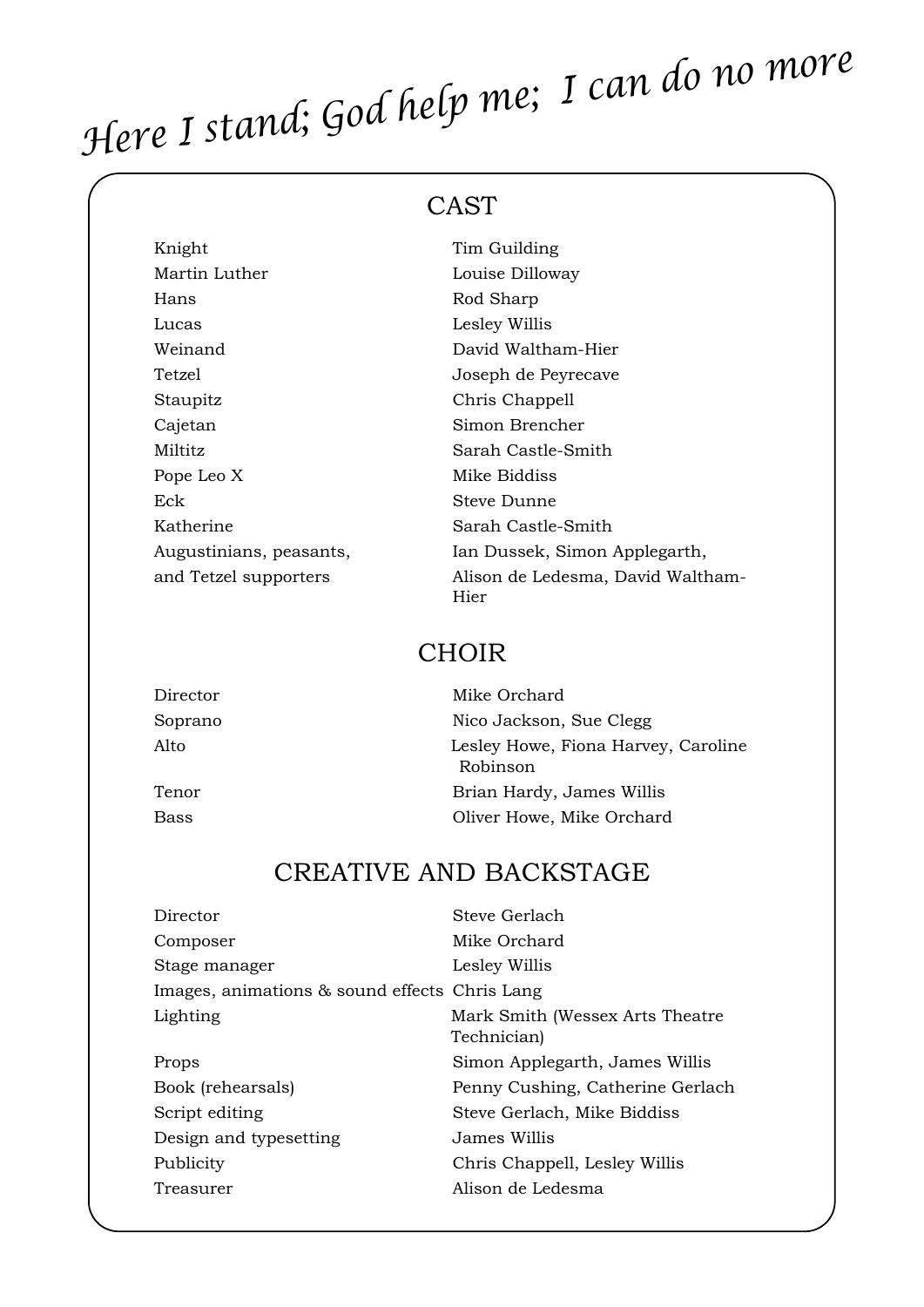Each scene is announced by The Knight.

The play spans twenty-four years of Luther's life

#### **Act One**

- Scene 1 The Cloister Chapel of the Eremites of the Augustinian Order. Erfurt. Thuringia.
- Scene 2 The same location, one year later.
- Scene 3 Two hours later.

#### **Act Two**

- Scene 1 The Market Place. Jutebog. Ten years later.
- Scene 2 The Eremite Cloister. Wittenberg. Two months later.
- Scene 3 The Castle Church. Wittenberg. Two months later. It is the 31st of October.

#### **Interval**

- Scene 4 The Fugger Palace. Augsburg. A year later.
- Scene 5 The Papal hunting lodge. Magliana. Northern Italy. A year later.
- Scene 6 The Elster Gate. Wittenberg. A year later.

#### **Act Three**

- Scene 1 The Diet of Worms. A year later.
- Scene 2 Wittenberg. Five years later. The aftermath of the peasants' revolt against the Lords and Princes.
- Scene 3 The Eremite Cloister. Wittenberg. Now home to Luther, his wife Katherine and their children. Five years later.

#### **Acknowledgements**

Many thanks to the following who have contributed to this production

| Unfinished-Self image  | Artist, Martin Robert Reed                                       |  |
|------------------------|------------------------------------------------------------------|--|
| Multi-purpose prop     | Designed and constructed by<br><b>Steve Sargent</b>              |  |
| Front of House and Bar | Sue Hubbard and friends of the<br>Fringe                         |  |
| Box Office             | Wildly Upbeat Printers, 63A High<br>Street, Alton, GU34 1AB      |  |
| Photography            | Ian Dumelow                                                      |  |
|                        | Performing Rights By special arrangement with Samuel French Ltd. |  |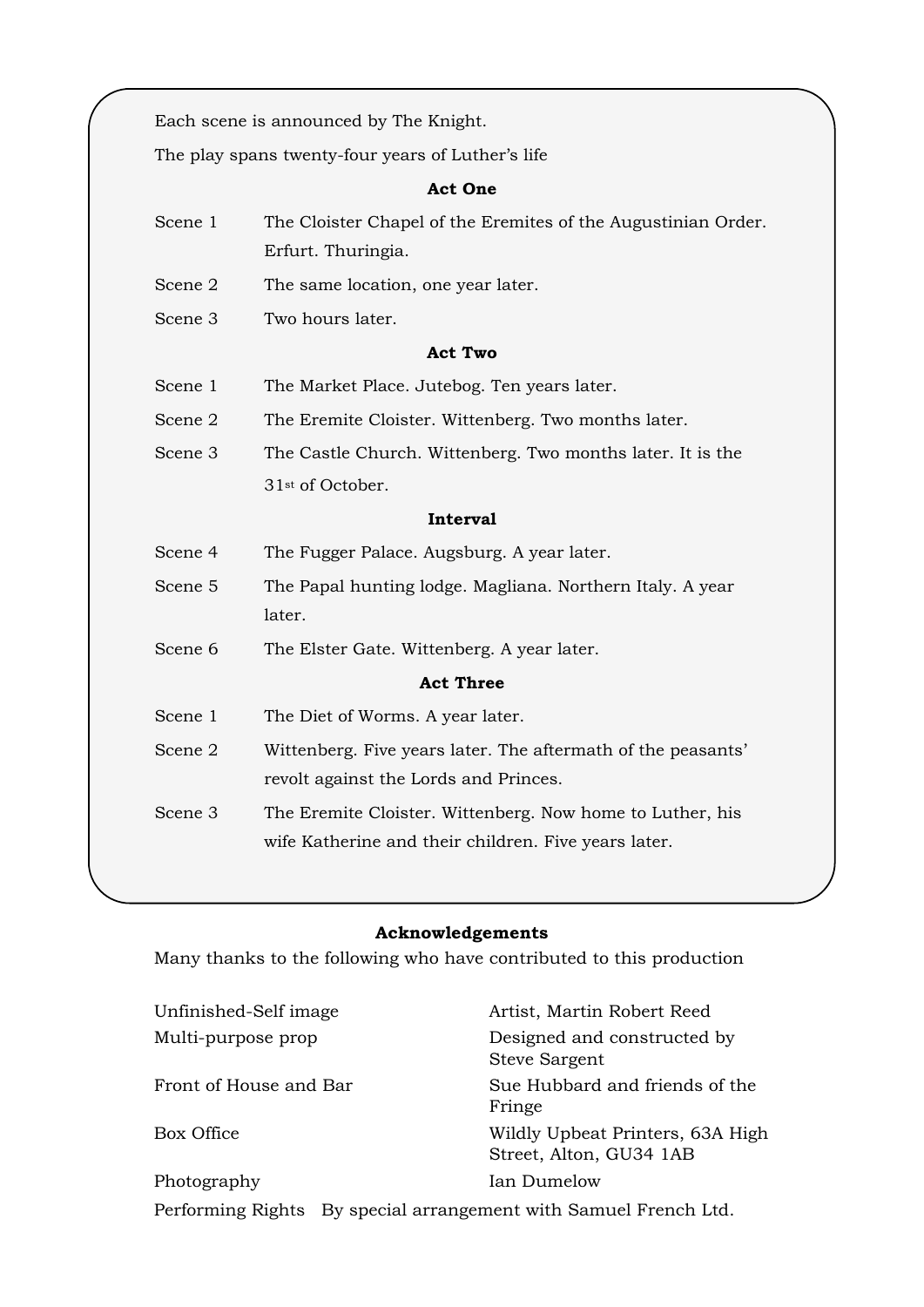What an absolute pleasure it has been to work with the 'Fringe' on what is my directorial debut. My grateful thanks to you all for your incredibly hard work and creativity.

Many of you will be aware of the historical figure of Martin Luther though you may not be familiar with Osborne's play. Hardly surprising since it does not get many revivals, and maybe lives in the shadow of Osborne's other work, notably *Look Back in Anger*. However, when it was first performed in 1961 with Albert Finney as Luther, it enjoyed a long run in the West End along with other runs in Paris and New York. The critic Kenneth Tynan wrote at the time *"We are left with a powerful impression of a man who invented the idea of the individual conscience, responsible to no earthly authority, and was racked by his own invention… The language is urgent and sinewy…the prose, especially in Luther's sermons, throbs with a rhetorical zeal…".* The play won a Tony award for best play in 1964.

Why choose to do this play? 2017 saw the 500th anniversary of Luther's reformist declaration in his 95 Thesis. Radio Four broadcast the play as part of the commemoration. Driving back to Alton from Weston Super Mare, I heard the play. Immediately the piece came to life through the spoken word, the language powerful, direct, uncompromising. For me, these seemed the essential ingredients of a great play. As a student of theology and church



history, the 'reformation' was familiar, but in Osborne's work there was Luther the man with all his angst, anger and joy. It had to be done! Weeks later, a walk on Weston beach provided a moment of inspiration for the inclusion of music in the production, and so a connection with the Froxfield Choir emerged. I had seen them perform Karl Jenkins' *The Armed Man* and was impressed by their bold decision to include a Muezzin reciting the *Call to Prayer.* It was a memorable experience. Following contact with the choir, Mike Orchard took on the role of composer and choir master. Mike's music beautifully

complements the action, I am especially grateful to him and members of the Froxfield choir.

My grateful thanks to the following. Artist Martin Robert Reed for his permission to use his work *Unfinished-Self* which has become the 'face' of this production. Professor Mike Biddiss for his invaluable help in editing the play. Lesley Willis for unfailing support as stage manager. Tim Guilding for his knowledge and sound judgment. Cath, thank you for your support and making Luther a welcome guest at home for the last twelve months.

I would like to dedicate my work in this production to my Dad Laurence, loving father, proud Welshman, opera lover and an inspiration to those who knew him. He passed away at the end of October last year. It was on one of the return journeys from Weston after visiting Mam that I heard the radio play.

*'Goodnight, sleep tight. Goodnight God bless. Good night, nos da, I'll try my best.'*

*(From the song 'William's Last Words'. Lyrics by Richey Edwards and Nicky Wire of the Manic Street Preachers)*

Steve Gerlach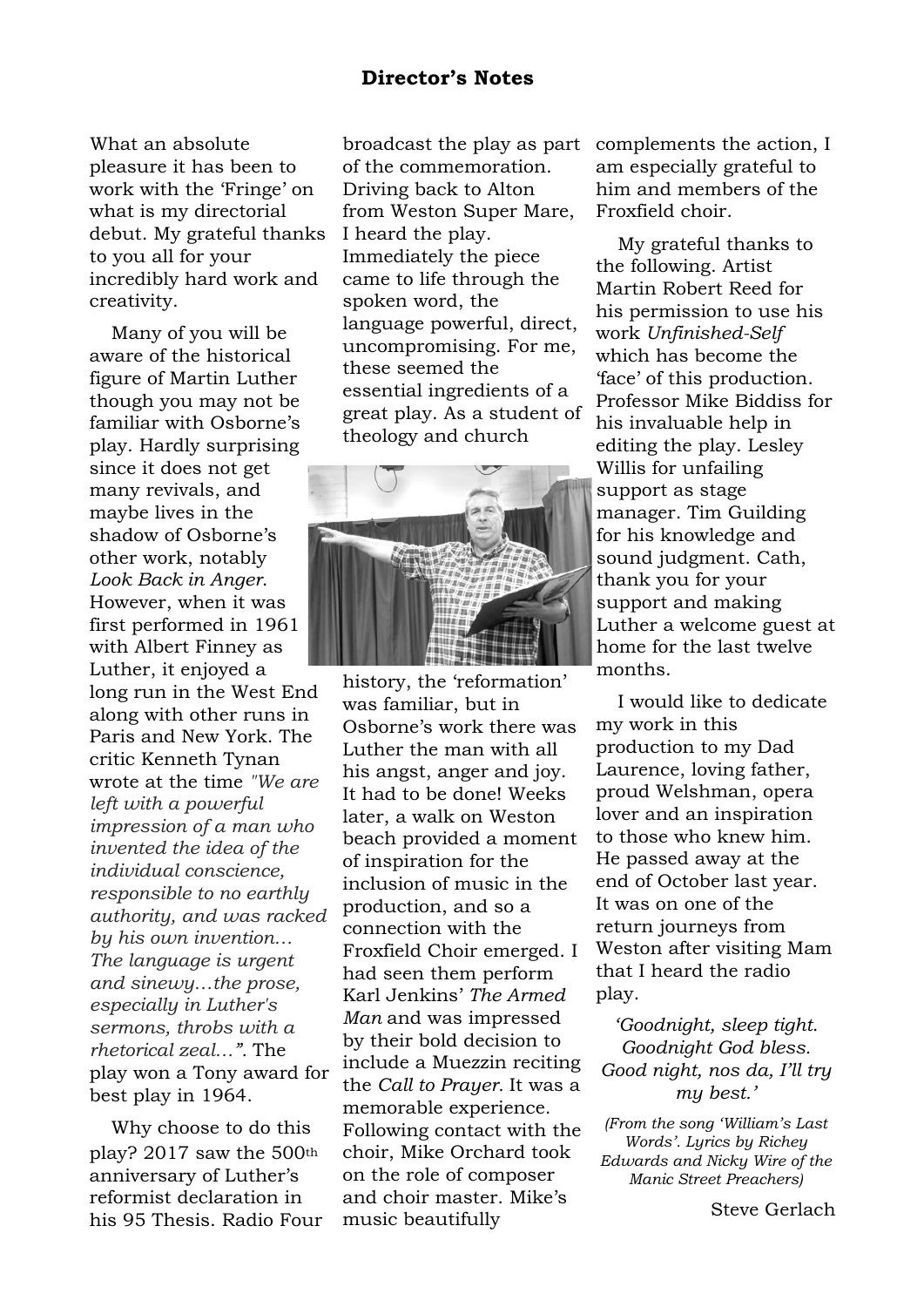#### *Luther* **by John Osborne**

The play examines the 'mind' of Luther. a great scholar who, with others, is a catalyst for tumultuous changes within Europe. The Reformation would divide countries, governments, the church, towns, villages and families.

Osborne sees in Luther great strength and great weakness. Determination, single-mindedness, a belief that HE is right. Contrastingly, his stubbornness could be his downfall.

Osborne's Luther is a deeply torn individual, beset with doubt about his relationship with God, obsessive in his observance of confession and penance. He is afraid of himself. The play also explores the question, who has authority? Is it those who proclaim to know the truth? But what is the basis of truth? For Luther, truth is found in the Bible, and it can be interpreted by anyone, not just the Popes. Luther promotes the individual's personal relationship with God, the relationship is direct through the word of God and doesn't need to be mediated through priests or purchasing indulgences. Individual conscience is key.

Osborne allows the character of The Knight to attack authority which subjugates the ordinary person. He attacks the hypocrisy of those in power and supports those who fight for freedom but are often crushed.

There are parallels between the play's portrayal of Luther as a man against the world and the world we are in now.

Luther's fight against the church was aided greatly by using the emerging media of his day, the printing press, and writing in the German language he was able to reach ordinary Germans, bypassing the elites writing in Latin.

How often do we see the legitimate rights of ordinary people smashed by the powerful? We are witnessing tensions across Europe (the rise of right-wing politics) and a division (Brexit). Yet we also see that sometimes those who claim to champion the rights of ordinary people show themselves to be weak and flawed. Is Luther guilty of



turning his back on the German peasants when they looked to him for inspiration?

The play is not a narrative piece, scenes are sequential chronologically but the dialogue does not pick up from previous scenes. Commentators describe it as Brechtian in style – The Epic theatre – where the audience are challenged to immerse themselves in questions asked. The actors whilst being utterly convincing in their roles also have to be aware that they should be facilitating the audience to think about who is right/wrong.

As in most Fringe productions there is minimum set, with one significant multi-purpose prop. Images and lighting are used to enhance mood and meaning. Costume is contemporary and there is specially commissioned music. Plus a genderblind cast.

Steve Gerlach

#### *Timeline*

- 1483 Born into a mining family in Eisleben in Eastern Germany
- 1501 Becomes a student at Erfurt.
- 1505 January. Graduates with M.A. May. Begins studies in law (in order to please his father) July. Frightened by a thunderstorm, Luther vows to St. Anne to become a monk if she saves him. Later that month he enters the Augustinian cloister at Erfurt without telling his family.
- 1507 Celebrates his first Mass
- 1508-9 He lectures in Theology at the Monastery of Wittenberg. Staupitz, Vicar General of the order, notices his brilliant grasp of theology.
- 1511 Luther is championed by Staupitz, who has him transferred to the University.
- 1512-13 Luther is beset with doubts, and becomes increasingly troubled about the possibility of salvation as taught by the Church. His struggles with this problem lead him to conclude that salvation comes through faith alone.
- 1517 Luther preaches against Indulgences (remission of sins for cash). On 31st October he nailed to the door of Wittenberg Castle Church his 95 Theses against Indulgences.
- 1518 Luther writes to the Pope a defence of his views following accusations of heresy. Luther is summoned to a meeting with the Papal Legate, Cajetan.
- 1520 The Pope condemns Luther by issuing the Bull, *Exsurge Domine* and gives him 60 days to retract. Luther publicly burns the Bull.
- 1521 Luther, having refused to retract, is excommunicated. However, the Emperor Charles does not immediately carry out the order but calls Luther to the Imperial Diet at Worms, on the promise of safe conduct.
- 1522 Luther in hiding in Wittenberg. Growing public support for him encourages him to resume activity, and he publishes his German translation of the New Testament and further controversial writings. Some of his teachings are seized upon by the politically and economically discontented masses. They believe Luther is encouraging them to revolt against the Lords and Princes.
- 1525 The peasants of Swabia draw up their demands for freedom and the preaching of the gospel everywhere. Luther is at first sympathetic, but when armed revolt begins, he takes the side of the Lords and Princes and calls for the peasants to be slaughtered. Luther believed that scripture taught that the nobility and other authorities were sanctioned by God.
- 1525 Luther marries an ex-nun, Katherine von Bora
- 1526 Their first son is born. Later followed by two other sons and two daughters.
- 1526-46 Luther remains active, translating the Old Testament, composing hymns, writing many pamphlets (his work aided greatly by the printing press), arguing with other reformers and travelling widely to maintain the reforms he had started.
- 1546 He dies at Eisleben, where he was born.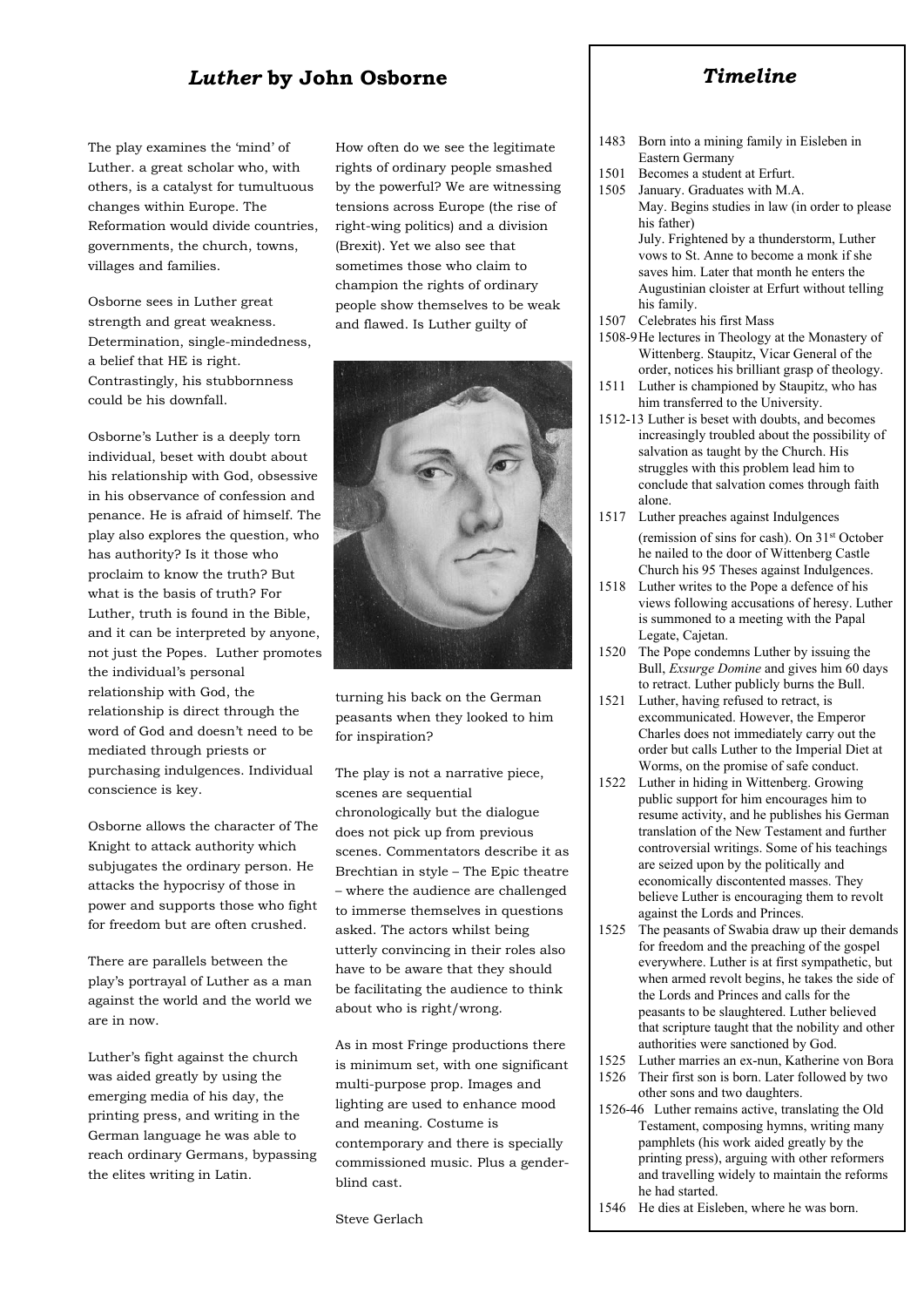#### **John Osborne**

*But he fizzed like a hot spark in a trail of gunpowder going off in us*.

That line from Act 3 scene 2, spoken by the Knight, refers to Martin Luther, but could easily apply to the Knight's creator - John Osborne. British theatre in 1956, only eleven years after the Second World War and two years since the end of rationing, tended to consist of a steady stream of musicals (both American and home grown) and rather light comedies, more often than not, set in middle class drawing rooms.

However, under the directorship of George Devine, The English Stage Company was beginning to gain a reputation for producing shows that were considerably more challenging at their home in the Royal Court. It was here that Tony Richardson staged the first production of *Look Back in Anger* by an almost unknown actor and playwright and it was to mark a turning point in both Osborne's career and British theatre as a whole.

Initially, the critics were, at best, luke-warm, with only Kenneth Tynan of The Observer and Harold Hobson of The Sunday Times showing any enthusiasm for the play's style, described as "Social Realism". It would Wesker and Bernard be hard to imagine any of Kops, became known as



Noel Coward's or Terence Rattigan's plays featuring an ironing board and so Osborne's work was dubbed a "kitchen sink drama". When Olivier, who had dismissed the piece, was persuaded to revisit it with Arthur Miller, he was struck by the American's reaction to it and promptly asked Osborne to write a play for him, resulting in *The Entertainer*.

*Look Back in Anger* proved to be a huge box office success, transferring to the West End, touring to Broadway and Moscow,

turned into a film starring Richard Burton and winning Osborne the Evening Standard Award for most promising playwright of 1956. Osborne, along with John Arden, Arnold "The Angry Young Men" and he went on to write fifteen other plays as well as adapting Ibsen, Wilde and Strinberg and crafting the screenplays for *Tom Jones* and *The Charge of the Light Brigade*.

Osborne's private life was "colourful" to say the least; he was married five times and he was clearly a difficult man to work with. Nevertheless, he was never afraid to take aim at our largest institutions, church, state, empire and, especially, the class system; themes evident in *Luther*. It is arguable that, without him, we may not have had Pinter, Hare, Bond or Brenton and, on a smaller scale, "Anger'' could be said to have had the same cataclysmic effect on our theatre as Luther did on the Catholic Church.

Tim Guilding.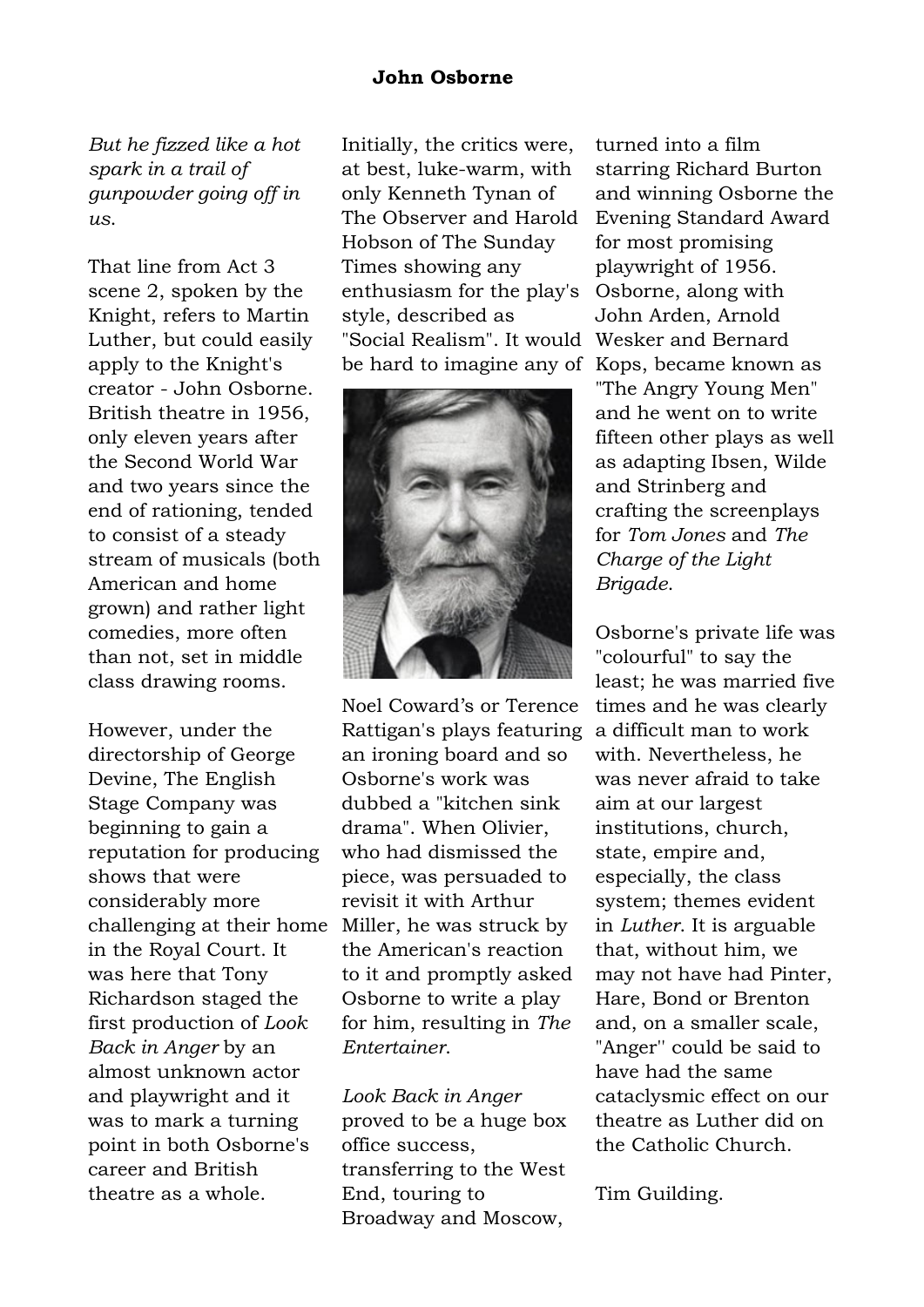#### **Mike Orchard,**

#### **Composer and Music Director**

Mike Orchard was born and grew up on the Isle of Wight. He studied music at Goldsmiths College London which was, in the nineteen seventies, one of the very few places that thought an electric guitar was a real instrument. He spent his twenties trying to be a rock and roll star. Then he got a day job in the music business. He has written music for short films, and video games as well for instrumental ensembles and choirs. This score is his first for the theatre. It is dedicated to the memory of Frances Lowe.

#### **Froxfield Choir**

The singers in this production are (with the exception of one Fringe mole) members of Froxfield Choir which was formed in 1976 and is based in the village of Froxfield, near Petersfield.

We have around 40 members and our repertoire extends from the great choral works, such as Handel's *Messiah*, Bach's *Magnificat in D major* and David Fanshawe's *African Sanctus*, to lesserknown pieces. In addition to our two or three major concerts each year, we lead at least one Evensong service, and also lead the singing at the Privett Carol service.

We enjoy working hard and having fun in and a MA in fine art. Currently my painting our Thursday evening rehearsals as much as we enjoy the exhilaration of performing in our concerts. We have a growing sensation in landscape with a particulate reputation as one of the best amateur focus on the Gower Peninsular." choirs in the area, led by our professional martinrobertreed.com

Music Director Michael Servant who joined us in 2016.

We are always happy to welcome new members; for further details please see our website: [froxfieldchoir.co.uk](http://froxfieldchoir.co.uk/)

#### **Martin Robert Reed**

Artist and creator of *Unfinished-Self*, which has become the 'face' of this production.

"Born Cardiff 1966. A late starter into the world of art, at forty-six, I sold my construction business and embarked on a BA (Hons) fine art degree course at Carmarthen School of Art. My ideas took shape and the Unfinished-self was developed as a concept. It challenges current ideas surrounding self-portraiture. Humans are more than the sum of physical appearance. We have intelligence, emotion, aspirations, imaginations and much more. I want my portraits to reveal something other than physical identity. The Unfinished-self is a concept that attempts to incapsulates the breadth, depth and width of human experience and our individual human journeys. For me, we remain eternally unfinished. Unfinishedself portraits have been collected nationally and internationally and are represented by Saatchi Art and LeDame Gallery London. Subsequently, I have completed a PGCE practice continues to move at pace toward abstraction and investigates, human

#### **Alton Fringe Theatre**

For almost 30 years *The Fringe* has been delivering its characteristically small-scale, intimate, and often challenging productions to discerning audiences here in Alton.

Much like a Quaker meeting, productions emerge when someone feels inspired to direct. This has resulted in a huge variety, from full plays by Shakespeare (most recently *King Lear*), Schiller (twice), Ostrovsky, Shaw, Beckett, Euripides (masked), to programmes of readings from Jane Austen to Charles Darwin. In 2008 our production of Oscar Wilde's *Salome* received an independent four star review at the Edinburgh Festival Fringe.

If you would like to receive occasional emails about future productions please send a request to LesleyRWillis@gmail.com

For further information see www.altonfringe.com